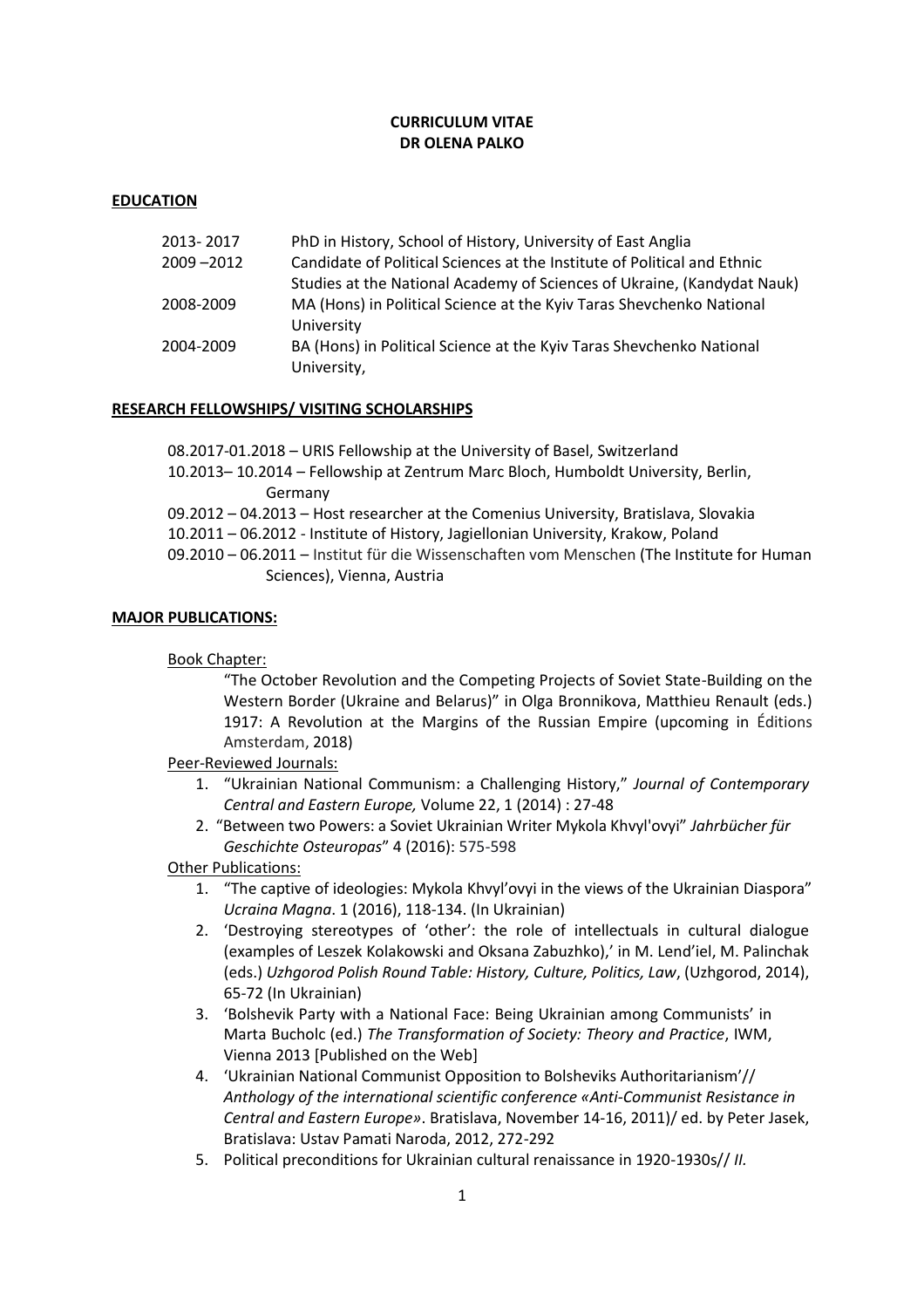*Internationale virtuelle Konferenz der Ukrainistik "Dialog der Sprachen - Dialog der Kulturen. Die Ukraine aus globaler Sicht" Reihe: Internationale virtuelle Konferenz der Ukrainistik*. Bd. 2011. Herausgegeben von Olena Novikova, Peter Hilkes, Ulrich Schweier. Verlag Otto Sagner, München - Berlin, 2012, 378-389

6. 'Ukrainian National Communism in International Context,' in *Disappearing Realities. On the Cultural Consequences of Social Change*, Anne Dwyer and Marta Bucholc (eds.) IWM, 2011 [Published on the Web]

Book Reviews:

- 1. *Ukrains'ka Inteligentsia i Vlada: Zvedennia Sekretnoho Viddilu DPU USRR 1927-* 1929 rr. [Ukrainian Intellectuals and the Authorities. Summaries of the Secret Department of the State Political Administration of Ukrainian SSR for 1927-1929]. (review) in *East/West: Journal of Ukrainian Studies*, Canadian Institute of Ukrainian Studies, Vol. II, no. 1 (2015), 153-155
- 2. *The Rise and Fall of Belarusian Nationalism, 1906-1931*, Per Anders Rudling, Pittsburgh, Pa.: University of Pittsburgh Press, 2015. (review) European History Quarterly, 46 (3) (2016), 384-386
- 3. *In the Shadow of the Shtetl: Small-town Jewish Life in Soviet Ukraine*, Jeffrey Veidlinger: Indiana University Press, 2014. (review) European History Quarterly, 46 (4) (2016): 787-788
- 4. *Soviet Nation-Building in Central Asia. The Making of the Kazakh and Uzbek Nations*, Grigol Ubiria, London; New York: Routledge, 2016 (review) European History Quarterly, 47 (1) (2017): 197-199
- *5. The Gates of Europe: A History of Ukraine*, Serhii Plokhy. Basic Books, 2015. (review) History, 102 (349) 2017: 112-114

Publications upcoming and in progress:

1. In co-authorship with Roman Horbyk "Righting the Writing: the Power Dynamic of Soviet Ukraine Language Policies and Reforms in the 1920s-1930s", to be published by *Studi Slavistici*.

### **CONFERENCE PAPERS:**

- 1. "Mythologizing the Revolution: the reception of the Russian Revolution in Ukrainian and Russian revolutionary literature" to be presented at the International Conference "One Hundred Years that Shook the World: Failures, Legacies, and Futures of the Russian Revolution", University of St Gallen, 5-7 October 2017
- 2. "*Maybe This is the End, Those Sons of a Bitch Have Swallowed Our Revolution*": Debating the October Revolution and the Civil War in Ukrainian Revolutionary Literature to be presented at the International Conference Révolutions de 1917: le chantier d'une nouvelle culture? Discours, langages et enjeux artistiques, University of Caen (Normandy), 25-26 September 2017
- 3. "Europe in the theory of Russian Eurasianism (*Evraziistvo*)" to be presented at the International Conference 'Europe and the East', University of East Anglia, 14-16 June 2017
- 4. "The Russian Revolution and Projects of Soviet Ukraine", to be presented at the International Conference "Reform and Revolution in Europe, 1917-19: Entangled and Transnational Histories", University of Tampere, Finland, 16−18 March 2017
- 5. "*Korenizatsiia* and the Polish minority in Soviet Ukraine in the 1920s", presented at the International Conference on Slavonic and East European Studies*,* Warsaw, 25-26 November 2016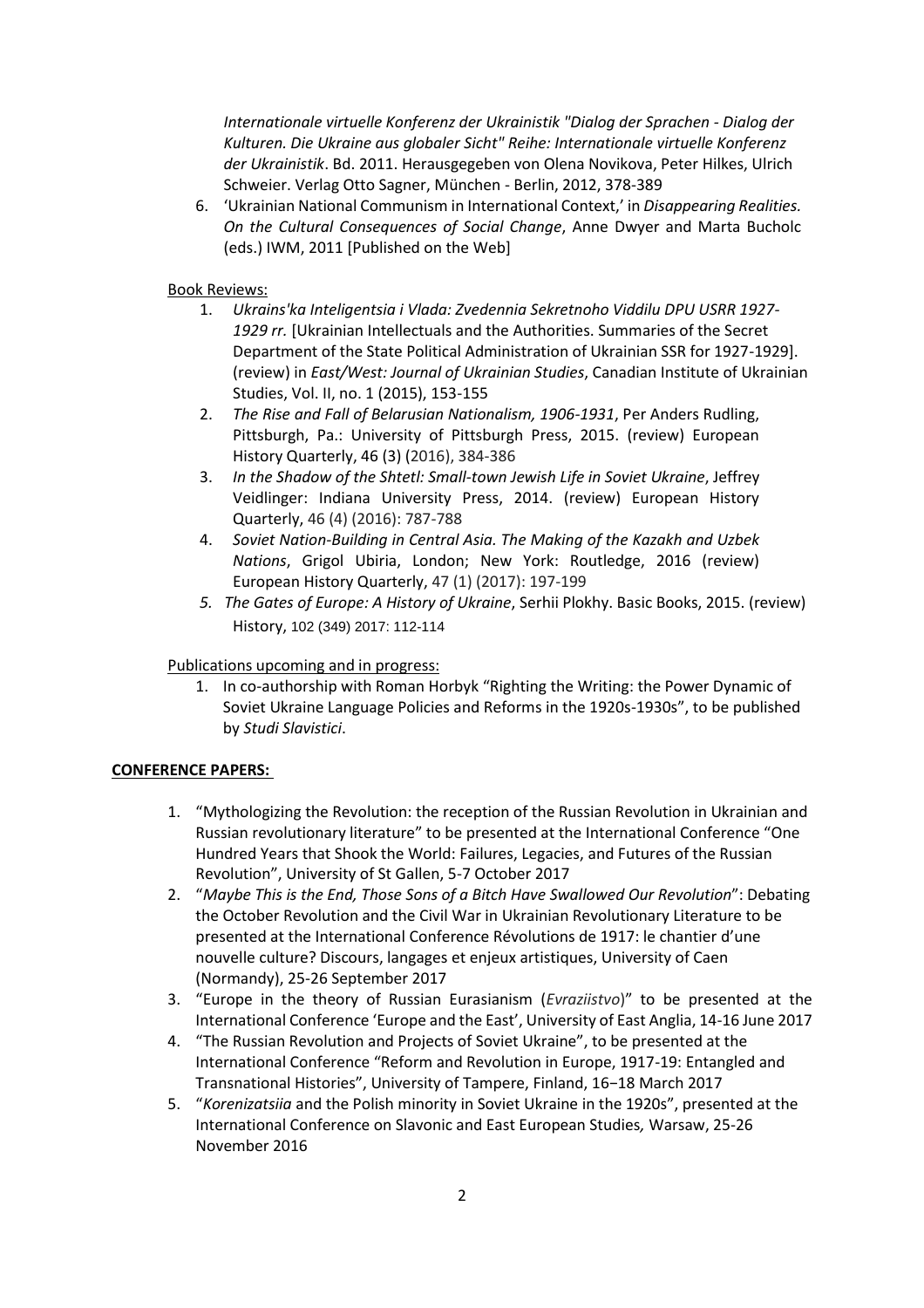- 6. "*Solidarity of the shaken*" or "*a revolution in compassion*": the concept of solidary in Eastern Europe in the 1960s-1980s, to be presented at the International Conference "'The Bonds That Unite?' Historical Perspectives on European Solidarity June, 2016, University of Augsburg, Germany
- 7. "'*Maybe this is the end, those sons of a bitch have swallowed our revolution*': in search of the new interpretations of the Civil War in the works of Ukrainian writers of the 1920s", to be presented at the Canadian Association of Slavists Annual Conference, Calgary, Canada, May, 2016
- 8. "Place, Memorials and Post-Socialist Amnesia", Panel Discussant, Places Of Amnesia. Interdisciplinary Perspectives on Forgotten Pasts. Cambridge, April, 5-6, 2016
- 9. "Between high-brow and middle-brow literature: meeting the demands of Ukrainian readers in the second half of the 1920s", Paper presented at the BASEES Annual Conference, Fitzwilliam College, Cambridge, UK, April, 2016
- 10. "The captive of ideologies: Mykola Khvyl'ovyi as perceived by the Ukrainian Diaspora," presented at the International Academic Conference "Ukrainian political emigration in the twentieth century: the experience of cultural and communal self-presenting and self-statement in the Western world," National Academy of Sciences of Ukraine, M. S. Hrushevsky Institute of Ukrainian Archeography and Source Studies, April, 2015;
- 11. "Between Provincial Moscow and Psychological Europe: Ukrainian Intellectuals in Search of Identity in the 1920s," 22nd International Conference of Europeanists "Contradictions: Envisioning European Futures," Paris, 2015.
- 12. 'Multiculturalism in Germany: success or failure.' Presented at the International Conference "Unity in Diversity: Cultural, Political and Historical Dimensions of the International Relations in Germany," Uzhgorod National University, November 2014
- 13. 'Controversy of Mykola Khvyl'ovyi (to the question of the alliance between national radical intellectuals and the Bolsheviks).' Paper presented at the British Association of Slavonic and East European Studies 2014 Annual Conference. April, 2014
- 14. 'Mykola Khvyl'ovyi martyr or accomplice of the Soviet terror?' Paper presented at the Graduate Student Symposium "Ukraine: Lessons of the Past and Outlook to the Future" (The University of Toronto's Centre for European, Russian, and Eurasian Studies (CERES), March, 2014

## **RESEARCH SCHOLARSHIPS AND GRANTS**

| 2017-2018   | Post-Doctoral fellowship, The initiative "Ukrainian Research in Switzerland"                                                                                         |
|-------------|----------------------------------------------------------------------------------------------------------------------------------------------------------------------|
| 2013-2016   | Fully funded PhD Scholarship, Arts and Humanities Research Council (AHRC),                                                                                           |
|             | University of East Anglia                                                                                                                                            |
| 2013-2015   | Global Society Supplementary Grant, Open Society Foundation                                                                                                          |
| 2015        | BASEES Postgraduate Research Grant for research trip to Ukraine                                                                                                      |
| 2015, 2016  | Royal Historical Society Conference Travel Grant                                                                                                                     |
| 2014, 2015  | Financial assistance for attendance at advanced Western educational                                                                                                  |
|             | institutions for advanced learning and training from Mr James C. Temerty                                                                                             |
|             | C.M., Chairman and Director of Northland Power Inc., Canada                                                                                                          |
| 2014        | Graduate School Conference Grant, UEA                                                                                                                                |
| 2014        | Conference Travel Grant from the University of Toronto                                                                                                               |
| 2013, 2014  | BASEES (British Association for Slavonic and East European Studies)                                                                                                  |
|             | Conference grant                                                                                                                                                     |
| 2013, 2014, | John Barney Studentship. Conference grant                                                                                                                            |
| 2016, 2017  |                                                                                                                                                                      |
| 2013-2014   | Twelve-month research fellowship from the Study Foundation of the Berlin<br>House of Representatives, based at the Centre Marc Bloch, Humboldt<br>University, Berlin |
|             |                                                                                                                                                                      |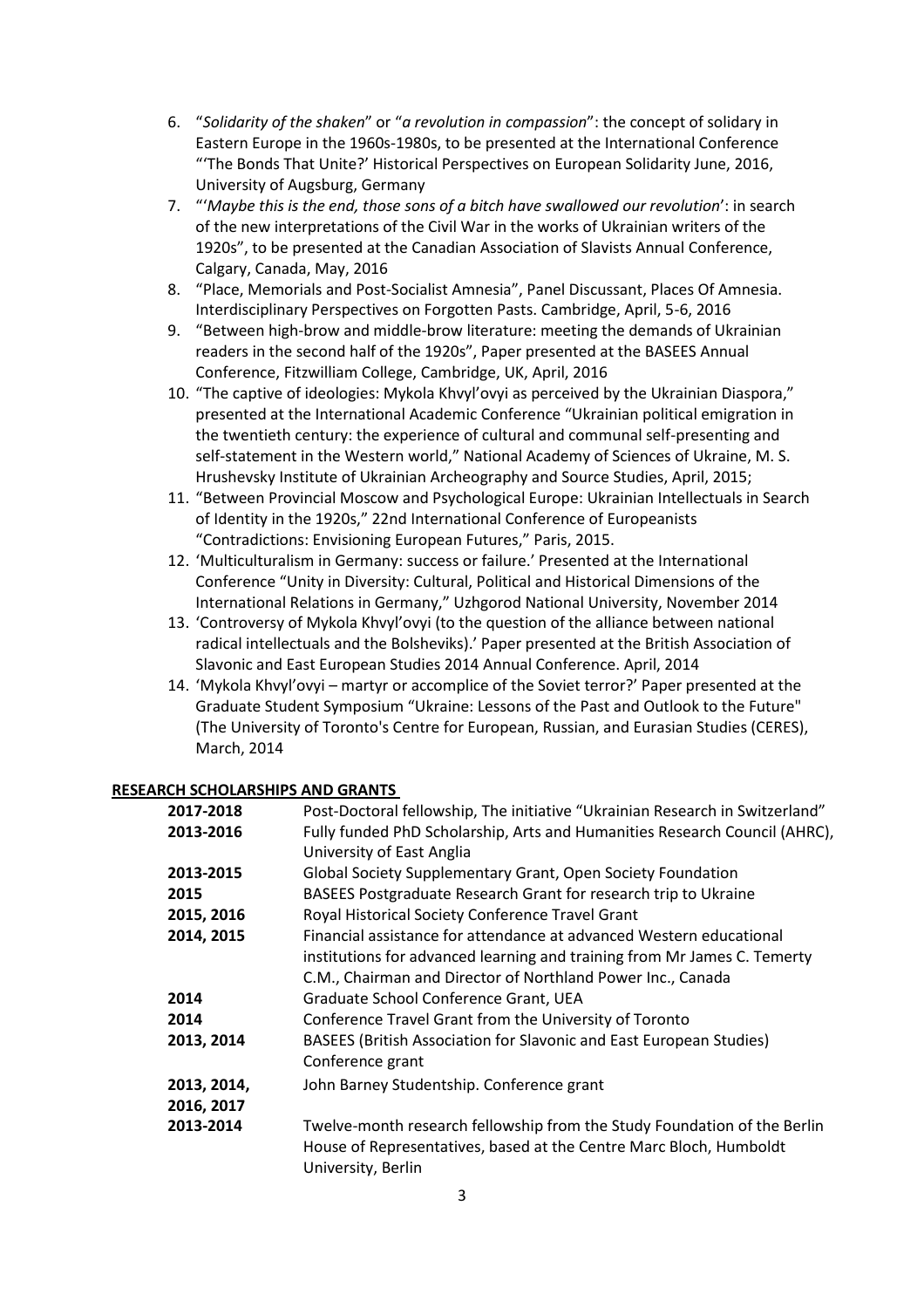| 2013                   | Graduate School Research Grant, UEA for archival work in Kyiv, Ukraine                                                |
|------------------------|-----------------------------------------------------------------------------------------------------------------------|
| 2012-2013              | National Scholarship Programme for the Support of Mobility of Students,                                               |
|                        | PhD Students, University Teachers and Researchers from the Government of<br>the Slovak Republic (SAIA)                |
| 2011-2012              | Post-Master's scholarships from the International Visegrad Fund to be based<br>at the Jagiellonian University, Krakow |
| 2010-2011              | Junior Visiting Fellowship for Scholars from Ukraine, Institute for Human                                             |
|                        | Sciences, (IWM) in Vienna / Center for Urban History of East Central Europe<br>in Lviv (Ukraine)                      |
| <b>ACADEMIC AWARDS</b> |                                                                                                                       |
| 2017                   | Faculty of Arts and Humanities Graduate School Prize, Best Article                                                    |
| 2013                   | The Association for the Study of Ethnicity and Nationalism (ASEN) annual PhD<br>Scholarship                           |

## **TEACHING:**

### **University of East Anglia (2014-2017): Associate Tutor**

- Imperial and Soviet Russian History
- Age of Extremes
- Introduction to Modern History
- History, Controversy and Debate
- Individual Russian language tutorials for PGRs

**PhD tutor**, The Brilliant Club (since 2015)

### **RESEARCH AND ADMINISTRATIVE EXPERIENCE**

| 05/2016                  | Panel Organiser, Annual Convention of the Canadian Association of Slavists<br>(CAS)                                                                                                                                                                   |
|--------------------------|-------------------------------------------------------------------------------------------------------------------------------------------------------------------------------------------------------------------------------------------------------|
| 04/2016                  | Panel Organiser, Annual Convention of the British Association of Slavonic and<br>East European Studies (BASEES)                                                                                                                                       |
| 09/2013-up to<br>present | Research Associate, project "The heritage of the Ukrainian Emigration",<br>Institute of Archaeography and Source Study of the National Academy of<br><b>Sciences of Ukraine</b>                                                                       |
| 11/2014                  | Co-organiser of the International Conference "Unity in Diversity: Cultural,<br>Political and Historical Dimensions of the International Relations in Germany"<br>organized by the Faculty of International relations, Uzhgorod National<br>University |
| 08/2012                  | Co-organiser of the International Festival of Slavic Languages on the Lake<br>Baikal, Irkutsk State University                                                                                                                                        |
| 04-05/2012               | Intern at Hannah-Arendt-Instituts für Totalitarismusforschung an der<br>Technischen Universität Dresden, Dresden, Germany, Assistance to Prof. Dr.<br>Wolfgan Bialas with the project "Bolshevism as political religion"                              |
| 02-03/2012               | Intern at Hannah-Arendt-Instituts für Totalitarismusforschung, Technischen<br>Universität Dresden, Dresden, Germany Assistance to Prof. Dr. Günther<br>Heydemann in his project on German parliamentarianism                                          |
| 06/2011                  | Organiser of the Junior Visiting Fellows' Conference "The Transformation of<br>Society: Theory and Practice" at the Institute for Human Sciences, Vienna                                                                                              |

## **RESEARCH TRAINING AND SKILLS:**

### **Full research methods training through the Personal and Professional**